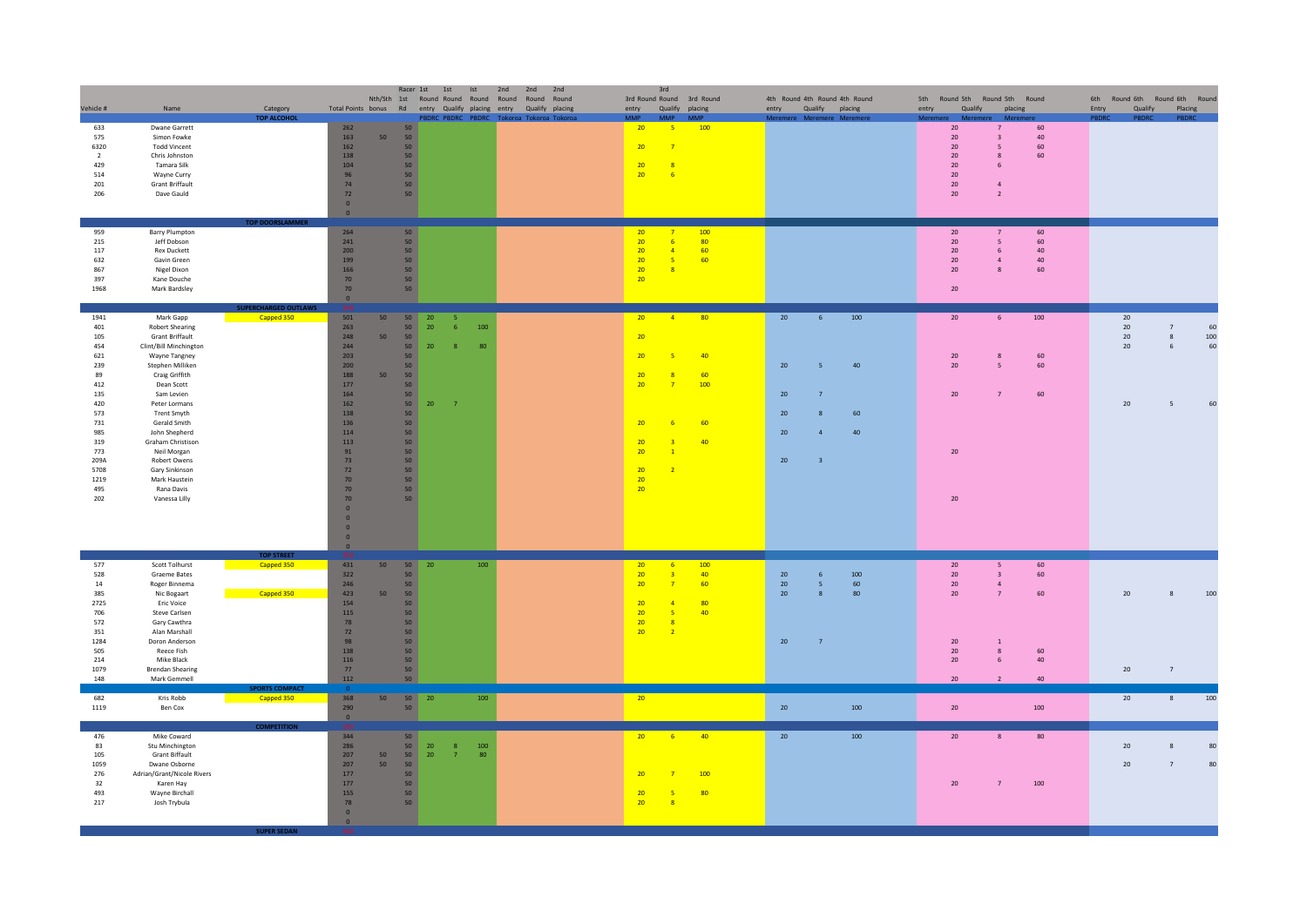|                |                           |            | 508     |                 |                 |            |                         |                 |                 |                         |            |                 |                      |                 |                 |                |     | 20              |                          |    | $20\,$ |                         | $40\,$                                  |
|----------------|---------------------------|------------|---------|-----------------|-----------------|------------|-------------------------|-----------------|-----------------|-------------------------|------------|-----------------|----------------------|-----------------|-----------------|----------------|-----|-----------------|--------------------------|----|--------|-------------------------|-----------------------------------------|
| 155            | Dutchie Wijdeven          | capped 400 |         | 50              |                 | 20         |                         | 80              | 20              |                         | 100        |                 |                      |                 | 20 <sub>2</sub> |                | 20  |                 | 8                        | 40 |        |                         |                                         |
| 617            | Jen Gibbons               | capped 400 | 449     | 50              | 50              |            |                         |                 | 20              | $\overline{2}$          | 80         | 20              |                      | 80              | 20              |                | 60  |                 |                          |    | $20\,$ | $\overline{7}$          | $40\,$                                  |
| 234            | Lee Sherwin               | capped 400 | 422     | 50              | 50              | 20         |                         | 100             |                 |                         |            | 20              |                      |                 | 20              | $\overline{2}$ | 20  | $20\degree$     | $\overline{\phantom{0}}$ | 40 | $20\,$ | $\bf 8$                 | $40\,$                                  |
| 156            | Wayne Fowler              |            | 387     | 50              | 50              | 20         |                         | $60\,$          | $20\,$          | $\overline{\mathbf{3}}$ | ${\bf 20}$ | 20              |                      | 20              |                 |                |     | 20              | $\,$ 1                   | 40 | $20\,$ | $\overline{\mathbf{3}}$ | $40\,$                                  |
|                |                           |            | 338     | 50 <sub>2</sub> | 50              |            | 5                       | 60              | 20 <sub>2</sub> |                         |            | 20 <sub>2</sub> | 5 <sub>o</sub>       |                 |                 |                |     |                 |                          |    |        |                         | $40\,$                                  |
| 1540           | Nathan Johns              |            |         |                 |                 | ${\bf 20}$ |                         |                 |                 | $\boldsymbol{8}$        | $40\,$     |                 |                      |                 |                 |                |     |                 |                          |    | $20\,$ |                         |                                         |
| 905            | Rodger Scott              |            | 274     |                 | 50              |            |                         |                 | 20 <sup>°</sup> |                         | 60         | 20 <sup>°</sup> |                      | 60              |                 |                |     | 20              | $\overline{a}$           | 40 |        |                         |                                         |
| 9092           | Adam Thompson             |            | 223     | 50              | 50              | 20         | $\overline{\mathbf{3}}$ | 20              |                 |                         |            | 20 <sup>2</sup> |                      |                 |                 |                |     |                 |                          |    | 20     |                         | 40                                      |
| 284            | John Key                  |            | 220     | 50              | 50              |            |                         |                 |                 |                         |            |                 |                      |                 |                 |                |     | $20\,$          |                          | 40 | $20\,$ |                         | 40                                      |
|                |                           |            |         |                 |                 |            |                         |                 |                 |                         |            |                 |                      |                 |                 |                |     |                 |                          |    |        |                         |                                         |
| 3242           | Jason Sellars             |            | 220     | 50 <sub>2</sub> | 50              |            |                         |                 |                 |                         |            |                 |                      |                 |                 |                |     | 20              |                          | 40 | $20\,$ |                         | 40                                      |
| 93             | Warren Black              |            | 200     | 50              | 50              |            |                         |                 |                 |                         |            | 20              |                      |                 | 20              |                | 60  |                 |                          |    |        |                         |                                         |
| 635            | Lyal Elliot               |            | 196     |                 | 50              |            |                         |                 | 20 <sup>°</sup> | $\overline{a}$          | $20\,$     | 20 <sup>°</sup> |                      |                 | 20              |                |     | 20              | $\overline{2}$           | 40 |        |                         |                                         |
|                |                           |            |         |                 |                 |            |                         |                 |                 |                         |            |                 |                      |                 |                 |                |     |                 |                          |    |        |                         |                                         |
| 162            | Keith Knuth               |            | 191     |                 | 50              |            |                         |                 |                 |                         |            | 20              |                      |                 | 20              |                | 40  | 20              |                          | 40 |        |                         |                                         |
| 1086           | Stephen Howe              |            | 190     |                 | 50              |            |                         |                 |                 |                         |            |                 |                      |                 | 20              |                | 60  | 20              |                          | 40 |        |                         |                                         |
| 500            | Rhys Harrison             |            | 178     |                 | 50              |            |                         |                 |                 |                         |            | 20 <sup>°</sup> | 8                    | 100             |                 |                |     |                 |                          |    |        |                         |                                         |
|                |                           |            |         |                 |                 |            |                         |                 |                 |                         |            |                 |                      |                 |                 |                |     |                 |                          |    |        |                         |                                         |
| 72             | Justin Weir               |            | 176     |                 | 50 <sub>2</sub> |            |                         |                 |                 |                         |            |                 |                      |                 | 20              | -6             | 100 |                 |                          |    |        |                         |                                         |
| 108            | Fraser Macarae            |            | 173     |                 | 50              |            |                         |                 |                 |                         |            |                 |                      |                 | 20              |                | 40  | 20 <sup>°</sup> |                          | 40 |        |                         |                                         |
| 77             | Dave Norriss              |            | 171     |                 | 50              | 20         | $\vert 1 \vert$         | 40              |                 |                         |            |                 |                      |                 |                 |                |     |                 |                          |    | $20\,$ |                         | 40                                      |
|                |                           |            |         |                 |                 |            |                         |                 |                 |                         |            |                 |                      |                 |                 |                |     |                 |                          |    |        |                         |                                         |
| $\overline{2}$ | Ray Peterson              |            | 170     |                 | 50              |            |                         |                 |                 |                         |            |                 |                      |                 | 20              |                | 40  | 20              |                          | 40 |        |                         |                                         |
| 1132           | Max Turner                |            | 161     | 50              | 50 <sub>2</sub> |            |                         |                 |                 |                         |            |                 |                      |                 |                 |                |     |                 |                          |    | $20\,$ | <sup>1</sup>            | $40\,$                                  |
| 800            | Mike Scholten             |            | 156     |                 | 50 <sub>1</sub> | 20         |                         | 20              |                 |                         |            |                 |                      |                 |                 |                |     |                 |                          |    | 20     | 6                       | 40                                      |
|                |                           |            |         |                 |                 |            |                         |                 |                 |                         |            |                 |                      |                 |                 |                |     |                 |                          |    |        |                         |                                         |
| 318            | Simon Curran              |            | 150     |                 | 50              |            |                         |                 |                 |                         |            | 20              |                      |                 | 20              |                |     | 20              |                          | 40 |        |                         |                                         |
| 340            | Paul Hammond              |            | 150     |                 | 50              |            |                         |                 |                 |                         |            |                 |                      |                 | 20              |                | 20  | 20              |                          | 40 |        |                         |                                         |
| $123\,$        | Russell Lorimer           |            | 150     |                 | 50              | 20         |                         | ${\bf 20}$      |                 |                         |            |                 |                      |                 |                 |                |     |                 |                          |    | $20\,$ | 40                      |                                         |
| 461            | Des Briggs                |            | 150     |                 | 50              | 20         |                         | 20 <sub>2</sub> |                 |                         |            |                 |                      |                 |                 |                |     |                 |                          |    | 20     |                         | 40                                      |
|                |                           |            |         |                 |                 |            |                         |                 |                 |                         |            |                 |                      |                 |                 |                |     |                 |                          |    |        |                         |                                         |
| 168            | Paul Georgantas           |            | 141     |                 | 50              |            |                         |                 | 20 <sup>°</sup> | $-5$                    |            |                 |                      |                 |                 |                |     | 20              | 6                        | 40 |        |                         |                                         |
| 460            | Tony Gera                 |            | 138     |                 | 50              |            |                         |                 |                 |                         |            |                 |                      |                 | 20              | 8              |     | $20\,$          |                          | 40 |        |                         |                                         |
| 218            | <b>Bob Greig</b>          |            | 138     |                 | 50              | $20\,$     | $-6$                    |                 |                 |                         |            |                 |                      |                 |                 |                |     |                 |                          |    | $20\,$ | $\overline{2}$          | 40                                      |
|                |                           |            |         |                 |                 |            |                         |                 |                 |                         |            |                 |                      |                 |                 |                |     |                 |                          |    |        |                         |                                         |
| 600            | Jim Carroll               |            | 134     |                 | 50              |            |                         |                 |                 |                         |            |                 |                      |                 | 20              |                |     | 20              |                          | 40 |        |                         |                                         |
| 220            | Dave Levien               |            | 133     |                 | 50              |            |                         |                 |                 |                         |            |                 |                      |                 | 20              |                |     | 20 <sup>°</sup> | $\overline{3}$           | 40 |        |                         |                                         |
| 1967           | Reg Pountney              |            | 131     |                 | 50              |            |                         |                 | 20              | $\mathbf{1}$            | 40         |                 |                      |                 | 20              |                |     |                 |                          |    |        |                         |                                         |
|                |                           |            |         |                 |                 |            |                         |                 |                 |                         |            |                 |                      |                 |                 |                |     |                 |                          |    |        |                         |                                         |
| 364            | Paul Ramakers             |            | 131     |                 | 50              |            |                         |                 |                 |                         |            | 20              | $\mathbf{1}$         |                 |                 |                |     | 20              |                          | 40 |        |                         |                                         |
| 1598           | Ricky Eastham             |            | 130     |                 | 50              |            |                         |                 |                 |                         |            | 20              |                      |                 |                 |                |     | 20              |                          | 40 |        |                         |                                         |
| 1970           | Dean Sivewright/Tim Hawke |            | 130     |                 | 50              |            |                         |                 |                 |                         |            |                 |                      |                 | 20              |                |     | 20              |                          | 40 |        |                         |                                         |
| 302            | Phil Hunter               |            | 130     |                 | 50              |            |                         |                 |                 |                         |            |                 |                      |                 | 20              |                |     | 20 <sup>°</sup> |                          | 40 |        |                         |                                         |
|                |                           |            |         |                 |                 |            |                         |                 |                 |                         |            |                 |                      |                 |                 |                |     |                 |                          |    |        |                         |                                         |
| 567            | Regan Curran              |            | 130     |                 | 50              |            |                         |                 |                 |                         |            |                 |                      |                 | 20              |                |     | 20              |                          | 40 |        |                         |                                         |
| 3940           | Jay Maka                  |            | $117\,$ |                 | 50              |            |                         |                 |                 |                         |            |                 |                      |                 |                 |                |     | 20              | $\overline{\phantom{a}}$ | 40 |        |                         |                                         |
| 1325           | Matt Gibbons              |            | 116     |                 | 50              |            |                         |                 | 20 <sub>2</sub> | 6                       | 40         |                 |                      |                 |                 |                |     |                 |                          |    |        |                         |                                         |
|                | Ross Wood                 |            | 115     |                 | 50              |            |                         |                 |                 |                         |            |                 |                      |                 |                 |                |     |                 |                          |    | $20\,$ | $5\overline{5}$         |                                         |
| 976            |                           |            |         |                 |                 |            |                         |                 |                 |                         |            |                 |                      |                 |                 |                |     |                 |                          |    |        |                         | $\begin{array}{c} 40 \\ 40 \end{array}$ |
| 382            | Mike Wilson               |            | 114     |                 | 50              |            |                         |                 |                 |                         |            |                 |                      |                 |                 |                |     |                 |                          |    | 20     | $\sqrt{4}$              |                                         |
| 540            | John Hooper               |            | 110     |                 | 50              |            |                         |                 |                 |                         |            | 20              |                      | 40              |                 |                |     |                 |                          |    |        |                         |                                         |
| 252            | Shane Williams            |            | 110     |                 | 50              |            |                         |                 |                 |                         |            | 20              |                      | 40 <sub>1</sub> |                 |                |     |                 |                          |    |        |                         |                                         |
|                |                           |            |         |                 |                 |            |                         |                 |                 |                         |            |                 |                      |                 |                 |                |     |                 |                          |    |        |                         |                                         |
| 812            | lan Harvey                |            | 110     |                 | 50              |            |                         |                 |                 |                         |            |                 |                      |                 |                 |                |     | 20              |                          | 40 |        |                         |                                         |
| 255            | Dan Harison               |            | 110     |                 | 50              |            |                         |                 |                 |                         |            |                 |                      |                 |                 |                |     | 20              |                          | 40 |        |                         |                                         |
| 243            | Mark Hudson               |            | 110     |                 | 50              |            |                         |                 |                 |                         |            |                 |                      |                 |                 |                |     | 20              |                          | 40 |        |                         |                                         |
|                |                           |            |         |                 |                 |            |                         |                 |                 |                         |            |                 |                      |                 |                 |                |     |                 |                          |    |        |                         |                                         |
| 1498           | Matt Kriletich            |            | 110     |                 | 50              |            |                         |                 |                 |                         |            |                 |                      |                 |                 |                |     | 20              |                          | 40 |        |                         |                                         |
| 2651           | Steve Dunne               |            | 110     |                 | 50              |            |                         |                 |                 |                         |            |                 |                      |                 |                 |                |     | 20              |                          | 40 |        |                         |                                         |
| 929            | Mathew Patmore            |            | 110     |                 | 50              |            |                         |                 |                 |                         |            |                 |                      |                 |                 |                |     | 20              |                          | 40 |        |                         |                                         |
| 714            | Phil Hirst                |            | 110     |                 | 50              |            |                         |                 |                 |                         |            |                 |                      |                 |                 |                |     | $20\degree$     |                          | 40 |        |                         |                                         |
|                |                           |            |         |                 |                 |            |                         |                 |                 |                         |            |                 |                      |                 |                 |                |     |                 |                          |    |        |                         |                                         |
| 591            | lain Clegg                |            | 110     |                 | 50              |            |                         |                 |                 |                         |            |                 |                      |                 |                 |                |     | 20              |                          | 40 |        |                         |                                         |
| 765            | Chris Daley               |            | 110     |                 | 50              |            |                         |                 |                 |                         |            |                 |                      |                 |                 |                |     |                 |                          |    | $20\,$ |                         | 40                                      |
| 103            | R Armstrong               |            | 110     |                 | 50              |            |                         |                 |                 |                         |            |                 |                      |                 |                 |                |     |                 |                          |    | $20\,$ |                         | 40                                      |
| 360            | D Tyson                   |            | 110     |                 | 50              |            |                         |                 |                 |                         |            |                 |                      |                 |                 |                |     |                 |                          |    | 20     |                         | 40                                      |
|                |                           |            |         |                 |                 |            |                         |                 |                 |                         |            |                 |                      |                 |                 |                |     |                 |                          |    |        |                         |                                         |
| 966            | Kurt Goodin               |            | 97      |                 | 50              |            |                         |                 |                 |                         |            | 20              | 7 <sup>7</sup>       | 20              |                 |                |     |                 |                          |    |        |                         |                                         |
| 97             | Tony Richardson           |            | 94      |                 | 50 <sub>1</sub> | 20         | $\overline{a}$          | $20\,$          |                 |                         |            |                 |                      |                 |                 |                |     |                 |                          |    |        |                         |                                         |
|                | Craig Smith               |            | 92      |                 | $50-1$          | 20         | $\mathbf{2}$            | ${\bf 20}$      |                 |                         |            |                 |                      |                 |                 |                |     |                 |                          |    |        |                         |                                         |
| 935            |                           |            |         |                 |                 |            |                         |                 |                 |                         |            |                 |                      |                 |                 |                |     |                 |                          |    |        |                         |                                         |
| 596            | Clifford Whiting          |            | 90      |                 | 50              | 20         |                         | $20\,$          |                 |                         |            |                 |                      |                 |                 |                |     |                 |                          |    |        |                         |                                         |
| 157            | Hamish MacDonald          |            | 90      |                 | 50              | 20         |                         | $20\,$          |                 |                         |            |                 |                      |                 |                 |                |     |                 |                          |    |        |                         |                                         |
| 716            | Russell Lowe              |            | 90      |                 | 50              |            |                         |                 | 20              |                         | $20\,$     |                 |                      |                 |                 |                |     |                 |                          |    |        |                         |                                         |
|                |                           |            |         |                 |                 |            |                         |                 |                 |                         |            |                 |                      |                 |                 |                |     |                 |                          |    |        |                         |                                         |
| 317            | Shane Craig               |            | 90      |                 | 50              |            |                         |                 |                 |                         |            | 20              |                      | 20              |                 |                |     |                 |                          |    |        |                         |                                         |
| 901            | Steve Pugh                |            | 90      |                 | 50              |            |                         |                 |                 |                         |            | 20 <sup>2</sup> |                      | 20              |                 |                |     |                 |                          |    |        |                         |                                         |
| 451            | Shaun Mather              |            | 90      |                 | 50              |            |                         |                 |                 |                         |            | 20 <sup>2</sup> |                      |                 | 20              |                |     |                 |                          |    |        |                         |                                         |
| 1295           | Robert Ihle               |            | $77\,$  |                 | 50              |            |                         |                 |                 |                         |            |                 |                      |                 | 20              | $\overline{7}$ |     |                 |                          |    |        |                         |                                         |
|                |                           |            |         |                 |                 |            |                         |                 |                 |                         |            |                 |                      |                 |                 |                |     |                 |                          |    |        |                         |                                         |
| 975            | Tim Lacey                 |            | $76$    |                 | 50              |            |                         |                 |                 |                         |            | 20              | $6\overline{6}$      |                 |                 |                |     |                 |                          |    |        |                         |                                         |
| 518            | Steve McKay               |            | 74      |                 | 50              |            |                         |                 |                 |                         |            | 20              | $\blacktriangleleft$ |                 |                 |                |     |                 |                          |    |        |                         |                                         |
| 213            | <b>Blair Cole</b>         |            | 73      |                 | 50              |            |                         |                 |                 |                         |            | 20              | $\overline{3}$       |                 |                 |                |     |                 |                          |    |        |                         |                                         |
|                |                           |            |         |                 |                 |            |                         |                 |                 |                         |            |                 |                      |                 |                 |                |     |                 |                          |    |        |                         |                                         |
| 1661           | <b>Rob Dalley</b>         |            | 72      |                 | 50              |            |                         |                 |                 |                         |            | 20              | $\overline{2}$       |                 |                 |                |     |                 |                          |    |        |                         |                                         |
| 517            | Eddie Trybula             |            | 70      |                 | 50              |            |                         |                 |                 |                         |            | 20              |                      |                 |                 |                |     |                 |                          |    |        |                         |                                         |
| 459            | <b>Brian Hughes</b>       |            | $70\,$  |                 | 50              |            |                         |                 |                 |                         |            | 20              |                      |                 |                 |                |     |                 |                          |    |        |                         |                                         |
| 656            | Dean Williams             |            | $70\,$  |                 | 50              |            |                         |                 |                 |                         |            | 20 <sup>°</sup> |                      |                 |                 |                |     |                 |                          |    |        |                         |                                         |
|                |                           |            |         |                 |                 |            |                         |                 |                 |                         |            |                 |                      |                 |                 |                |     |                 |                          |    |        |                         |                                         |
| 1801           | Shane Eastham             |            | 70      |                 | 50              |            |                         |                 |                 |                         |            | 20              |                      |                 |                 |                |     |                 |                          |    |        |                         |                                         |
| 1359           | Scott Coffin              |            | 70      |                 | 50              |            |                         |                 |                 |                         |            | 20              |                      |                 |                 |                |     |                 |                          |    |        |                         |                                         |
| 997            | Donn Smyth                |            | $70\,$  |                 | 50              |            |                         |                 |                 |                         |            | 20              |                      |                 |                 |                |     |                 |                          |    |        |                         |                                         |
|                | Aaron Thomas              |            | $70$    |                 | 50              |            |                         |                 |                 |                         |            | 20              |                      |                 |                 |                |     |                 |                          |    |        |                         |                                         |
| 1786           |                           |            |         |                 |                 |            |                         |                 |                 |                         |            |                 |                      |                 |                 |                |     |                 |                          |    |        |                         |                                         |
| 804            | Shona Mendoza             |            | $70$    |                 | 50              |            |                         |                 |                 |                         |            | 20              |                      |                 |                 |                |     |                 |                          |    |        |                         |                                         |
| 1255           | Matt Crooks               |            | 70      |                 | 50              |            |                         |                 |                 |                         |            | 20              |                      |                 |                 |                |     |                 |                          |    |        |                         |                                         |
| 291            | J Connors                 |            | $70$    |                 | 50              |            |                         |                 |                 |                         |            | 20              |                      |                 |                 |                |     |                 |                          |    |        |                         |                                         |
| 73             | Mike Carlton              |            | $70\,$  |                 | 50              |            |                         |                 | $20\,$          |                         |            |                 |                      |                 |                 |                |     |                 |                          |    |        |                         |                                         |
|                |                           |            |         |                 |                 |            |                         |                 |                 |                         |            |                 |                      |                 |                 |                |     |                 |                          |    |        |                         |                                         |
| 795            | Darren Riches             |            | 70      |                 | 50              |            |                         |                 |                 |                         |            | 20              |                      |                 |                 |                |     |                 |                          |    |        |                         |                                         |
| 497            | <b>Trevor Hughes</b>      |            | 70      |                 | 50              |            |                         |                 |                 |                         |            | 20 <sub>2</sub> |                      |                 |                 |                |     |                 |                          |    |        |                         |                                         |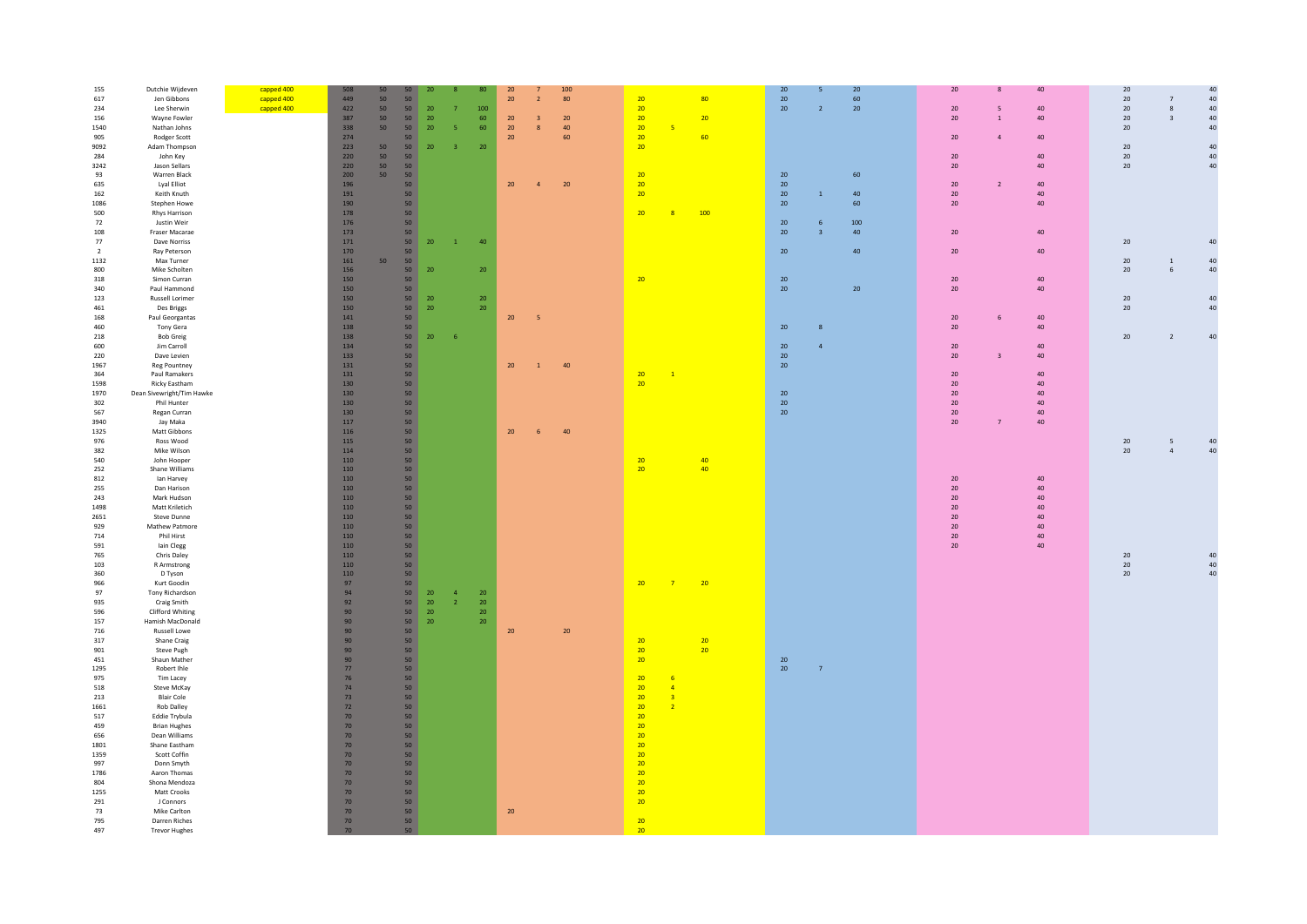| 190<br>310<br>22<br>654<br>665<br>786<br>1044                                                                            | Karl Haustein<br><b>Bob George</b><br>Zachary & Hunter Grant-Miles<br>Andrew Moffitt<br>Cameron Fisk<br>Azhar Bhamii<br>Brendon Nguyen                                                                                                                                                          |                                                                                            | 70<br>70<br>$70\,$<br>70<br>70<br>70                                                                     | 50<br>50<br>50<br>50<br>50<br>50<br>50                                                                                                   |                                                                                                                            |                                                                                                                                                         |                                                                                                                                                                                                   | 20<br>20                                                                                                                                                                                                                     | 20<br>20<br>$20\,$<br>20<br>20                                                                                                                                                                                                           |                                                                                                                                                                                                                  |                                                                                                                                                                |
|--------------------------------------------------------------------------------------------------------------------------|-------------------------------------------------------------------------------------------------------------------------------------------------------------------------------------------------------------------------------------------------------------------------------------------------|--------------------------------------------------------------------------------------------|----------------------------------------------------------------------------------------------------------|------------------------------------------------------------------------------------------------------------------------------------------|----------------------------------------------------------------------------------------------------------------------------|---------------------------------------------------------------------------------------------------------------------------------------------------------|---------------------------------------------------------------------------------------------------------------------------------------------------------------------------------------------------|------------------------------------------------------------------------------------------------------------------------------------------------------------------------------------------------------------------------------|------------------------------------------------------------------------------------------------------------------------------------------------------------------------------------------------------------------------------------------|------------------------------------------------------------------------------------------------------------------------------------------------------------------------------------------------------------------|----------------------------------------------------------------------------------------------------------------------------------------------------------------|
| 444<br>307<br>722<br>1500<br>385A<br>585<br>711<br>468<br>818<br>969<br>338<br>8889<br>$\mathbf{8}$<br>621<br>442<br>642 | Paul/Ben McLeod<br>Cory Silk<br>Tony Latta<br>Andrew Neiman<br>Gary Bogaart<br>Shane Windley<br>Chris O'Connor<br><b>Brin Hayes</b><br>Preston Brunell<br><b>Bruce Riddick</b><br>Jonathan Gregson<br>Jason Dolores<br>Gerry Rose<br><b>Wayne Tangley</b><br><b>Baylee Goddard</b><br>Erin Keys | <b>DIFIED</b><br>Capped 400<br>Capped 400<br><b>COMP BIKE</b>                              | 588<br>543<br>349<br>333<br>241<br>200<br>156<br>137<br>137<br>118<br>115<br>114<br>96<br>70<br>70<br>53 | 50<br>50<br>50<br>50<br>50<br>50<br>50<br>50<br>50<br>50<br>50<br>50<br>50<br>50<br>50<br>50<br>50<br>50<br>50                           | 20<br>20                                                                                                                   | 100<br>$\mathbf{R}$<br>$\overline{7}$                                                                                                                   | 20<br>100<br>8<br>40<br>20<br>$-5$<br>20<br>80<br>6<br>20<br>40<br>$\overline{a}$<br>20<br>60<br>$\overline{7}$<br>20                                                                             | 20<br>100<br>80<br>20<br>$\overline{3}$<br>20<br>40<br>$-1$<br>20<br>60<br>20<br>20 <sub>2</sub><br>$\overline{a}$<br>20<br>20<br>$\overline{2}$<br>20<br>40<br>20<br>20<br>20                                               | 20<br>60<br>100<br>20<br>$\overline{7}$<br>60<br>20<br>-6<br>20<br>80<br>$\overline{5}$                                                                                                                                                  | $20\,$<br>60<br>60<br>20<br>$\mathbf{R}$<br>20<br>60<br>6<br>40<br>20<br>5<br>40<br>20<br>$\overline{a}$<br>50<br>$\overline{\mathbf{3}}$                                                                        | 20<br>40<br>$20\,$<br>40<br>20<br>40<br>20<br>40<br>20<br>$\Delta \Omega$                                                                                      |
| 145<br>166<br>452<br>154<br>5000<br>1339<br>12<br>228<br>94<br>86<br>228<br>82<br>622<br>775<br>63                       | Colin Johnson<br>Jock van Niekerk<br>Michael Trainor<br>Jackson Wilton<br>Darryl Benson<br><b>Troy Appleton</b><br>Mish Foxley<br>Steve van Pelt<br>Mark lames<br>Karl Dykes<br>Steve van Pelt<br>Martin Wilson<br>leff Godden<br>Chris Nixon<br>Anton Foley/Jackson Wilton                     | Capped 400<br>Capped 400<br><b>SCREAMING EAGLE</b>                                         | 571<br>480<br>396<br>392<br>370<br>348<br>265<br>222<br>218<br>178<br>114<br>113<br>112<br>111<br>70     | 50<br>50<br>50<br>50<br>50<br>50<br>50<br>50<br>50<br>50<br>50<br>50<br>50<br>50<br>50<br>50<br>50<br>50<br>50<br>50                     | 20 <sub>2</sub><br>20 <sup>°</sup><br>20 <sup>°</sup><br>20<br>20 <sup>°</sup><br>20 <sub>2</sub><br>20 <sub>2</sub><br>20 | 60<br>6<br>60<br>-5<br>$\overline{7}$<br>80<br>40<br>$\overline{2}$<br>100<br>8<br>$\overline{a}$<br>40<br>40<br>$\overline{3}$<br>40<br>$\overline{1}$ | 60<br>20<br>-6<br>20<br>80<br>$7^{\circ}$<br>20<br>5 <sup>5</sup><br>40<br>20<br>100<br>8<br>20<br>40                                                                                             | 20<br>60<br>$\overline{7}$<br>20<br>40<br>$\overline{A}$<br>20<br>80<br>$\mathbf{R}$<br>$-20$<br>60<br>20<br>40<br>20<br>-6<br>100<br>20<br>40<br>$-1$<br>20<br>40<br>$\sqrt{2}$<br>20                                       | 20<br>40<br>$7\overline{ }$<br>$20\,$<br>$\overline{2}$<br>60<br>20<br>80<br>6<br>$20\,$<br>100<br>$\mathbf{R}$<br>20<br>40<br>$\overline{\mathbf{3}}$<br>20<br>5 <sub>o</sub><br>20<br>40<br>$\mathbf{1}$<br>20<br>60<br>$\overline{a}$ | 60<br>20<br>5<br>$20\,$<br>80<br>6<br>20<br>$\overline{7}$<br>80<br>60<br>20<br>$\overline{A}$                                                                                                                   | 20<br>40<br>40<br>20<br>20<br>40                                                                                                                               |
| 122<br>79<br>370<br>21<br>38<br>611<br>366<br>228<br>661<br>329<br>131                                                   | Phil Love<br>Donovan Wood<br>Kevin Foothead<br>Simon Banks<br>Geoff Bond<br>Mark Hitchman<br>Jody Burgess<br>Steve Van Pelt<br><b>Shelley Burgess</b><br>Bryan Sweetman<br>Jim Wells                                                                                                            | Capped 400<br>Capped 400                                                                   | 590<br>409<br>374<br>286<br>244<br>117<br>112<br>112<br>$111\,$<br>73<br>$71\,$                          | 50<br>50<br>50<br>50<br>50<br>50<br>50<br>50<br>50<br>50<br>50<br>50<br>50                                                               | 20                                                                                                                         | 100                                                                                                                                                     | 100<br>20<br>7<br>20<br>80<br>$-5$<br>20<br>60<br>6                                                                                                                                               | 20 <sup>°</sup><br>$\overline{7}$<br>80<br>20<br>$\overline{4}$<br>60<br>20<br>60<br>$-6$<br>20<br>$\overline{\mathbf{R}}$<br>100<br>40<br>20<br>20<br>40<br>$\overline{1}$<br>20<br>$\overline{3}$                          | 80<br>20<br>6<br>$20\,$<br>60<br>$\overline{7}$<br>20<br>8<br>60                                                                                                                                                                         | 20<br>60<br>2<br>$20\,$<br>40<br>5<br>20<br>80<br>8<br>20<br>6<br>80<br>40<br>20<br>-7<br>20<br>$1$ $\,$                                                                                                         | 20<br>40<br>8<br>20<br>40<br>$\overline{2}$                                                                                                                    |
| 438<br>145<br>112<br>46<br>740<br>611<br>35<br>166<br>228<br>300<br>154<br>878                                           | Shannon Askew<br>Colin Johnson<br>Cole Scammell<br>Tony Gray<br>Alan Thoresen<br>Mark Hitchman<br>Anton Foley<br><b>Jock van Niekerk</b><br>Steve van Pelt<br>Dean Piper<br>Jackson Wilton                                                                                                      | <b>MODIFIED BIKE</b><br>Capped 400<br>Capped 400<br>Capped 400<br>Capped 400<br>Capped 400 | 527<br>442<br>435<br>435<br>425<br>387<br>362<br>326<br>309<br>299<br>294                                | 50<br>50<br>50<br>50<br>50<br>50<br>50<br>50<br>50<br>50<br>50<br>50 <sub>1</sub><br>50<br>50<br>50<br>50<br>50<br>50<br>50 <sub>1</sub> | 20 <sup>°</sup><br>20<br>20<br>20 <sub>2</sub><br>20<br>20 <sup>°</sup><br>20 <sub>2</sub>                                 | 80<br>40<br>$100 -$<br>$\mathbf{R}$<br>20 <sub>2</sub><br>20 <sup>°</sup><br>20<br>$\overline{2}$<br>60                                                 | 20<br>20<br>20<br>$\overline{2}$<br>40<br>20<br>60<br>$\mathbf{R}$<br>$\overline{\mathbf{5}}$<br>$20\,$<br>20<br>20<br>$\mathbf{1}$<br>80<br>100 <sub>1</sub><br>20<br>20<br>20<br>-6<br>20<br>40 | 20<br>40 <sub>2</sub><br>$\vert 1 \vert$<br>60<br>20<br>20<br>20 <sup>°</sup><br>$\overline{A}$<br>20<br>20<br>$\overline{2}$<br>20<br>60<br>6<br>20<br>20<br>20<br>$\overline{7}$<br>80<br>20<br>40<br>20<br>20<br>20<br>40 | 20<br>$\overline{7}$<br>40<br>20<br>40<br>20<br>20<br>20<br>80<br>20<br>20<br>6<br>20<br>20<br>20<br>20<br>$\mathbf{1}$<br>20<br>60<br>$20\,$<br>20<br>$\overline{3}$<br>20<br>100<br>20<br>40                                           | 20<br>$\overline{\mathbf{3}}$<br>60<br>20<br>20 <sub>2</sub><br>60<br>20<br>-8<br>60<br>20<br>$\overline{7}$<br>$20\,$<br>60<br>5<br>20<br>40<br>20 <sup>°</sup><br>20<br>$\overline{A}$<br>40<br>20<br>20<br>40 | 20<br>$\overline{2}$<br>40<br>20<br>20<br>20<br>20<br>20<br>40<br>-8<br>20<br>$40\,$<br>$\overline{\mathbf{3}}$<br>20<br>40<br>$\overline{4}$<br>20<br>6<br>40 |
| 111<br>584<br>94<br>47<br>122<br>848<br>614<br>153<br>999<br>622<br>367                                                  | Geoff Shaw<br>Alex Paterson<br>Martin Kjar<br>Mark James<br>Warren Wilson<br>Phillove<br>Ross Donaldson<br>Corey Turnbull<br>Shannon Webb<br><b>Bret Nicol</b><br>Jeff Godden<br><b>Jody Burgess</b>                                                                                            |                                                                                            | 170<br>170<br>153<br>137<br>135<br>120<br>98<br>95<br>95<br>91<br>90<br>90                               | 50<br>50<br>50<br>50<br>50<br>50<br>50 <sup>°</sup><br>50<br>50<br>50<br>50<br>50<br>50                                                  | 20<br>20<br>20<br>20                                                                                                       | 60<br>40<br>$\overline{a}$<br>20 <sub>2</sub>                                                                                                           | 20<br>20                                                                                                                                                                                          | 20<br>20 <sub>2</sub><br>20<br>20 <sub>2</sub>                                                                                                                                                                               | 20<br>40<br>20<br>20<br>20<br>$20\,$<br>$\mathbf{R}$                                                                                                                                                                                     | 20<br>$\overline{2}$<br>20 <sub>2</sub><br>20<br>20<br>$\overline{1}$                                                                                                                                            | 20<br>20<br>20<br>$\overline{1}$<br>2 <sup>0</sup><br>20<br>5 <sub>5</sub>                                                                                     |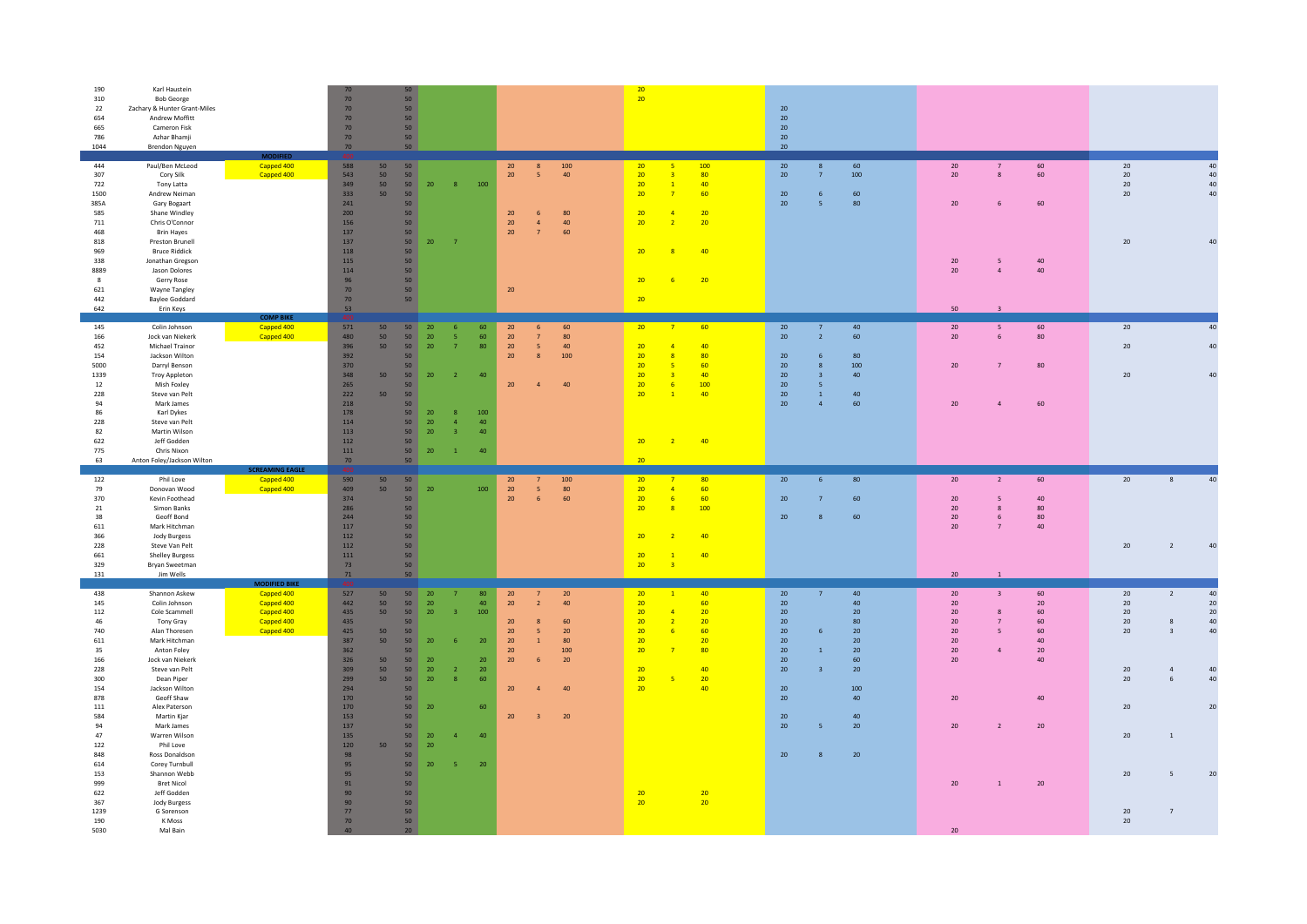|              |                                    | <b>SUPER STREET</b>      |                                         |                 |                                                |                                  |                 |                                                          |                                |                 |          |                                           |                       |                                    |                                  |        |                 |                                     |
|--------------|------------------------------------|--------------------------|-----------------------------------------|-----------------|------------------------------------------------|----------------------------------|-----------------|----------------------------------------------------------|--------------------------------|-----------------|----------|-------------------------------------------|-----------------------|------------------------------------|----------------------------------|--------|-----------------|-------------------------------------|
| 112          | <b>Grant Emett</b>                 |                          | 329                                     | 50              | 50<br>20 <sub>2</sub>                          | $\overline{\phantom{a}}$ 2       |                 |                                                          | 20<br>$\overline{7}$           | 40 <sub>1</sub> | 20       |                                           | 40                    | $20\degree$                        |                                  |        | 20              | $40\,$                              |
| 362          | Damon Grant                        |                          | 329                                     | 50<br>50        |                                                |                                  |                 |                                                          | 20<br>6                        | 80              |          |                                           |                       | 20                                 | $\overline{\mathbf{3}}$          | $40\,$ | 20              | 40                                  |
| 1212<br>218  | Matt Kingi<br>Frank Syben          |                          | 309<br>305                              | 50<br>50        | 50<br>50                                       |                                  |                 | 20<br>40<br>$\overline{\mathbf{3}}$<br>20                | 20<br>20                       |                 | 20<br>20 | 5 <sub>o</sub><br>$\overline{\mathbf{3}}$ | 20<br>20 <sub>2</sub> | 20 <sub>2</sub><br>20 <sub>2</sub> | $\overline{1}$<br>$\overline{2}$ | $40\,$ | 20<br>20        | 40<br>40                            |
| 597          | Alan Smith                         |                          | 304                                     | 50              | 50<br>20                                       |                                  |                 | 20<br>$\overline{2}$                                     | 20<br>$\overline{2}$           |                 | 20       |                                           |                       | 20 <sub>2</sub>                    |                                  | 40     | 20              | 40                                  |
| 1990         | <b>Glen Collins</b>                |                          | 300                                     | 50<br>50        |                                                |                                  |                 | 20<br>40                                                 | 20                             |                 | 20       |                                           |                       | 20                                 |                                  | $20\,$ | 20              | 40                                  |
| 1154         | <b>Tracey Moffat</b>               |                          | 281                                     | 50<br>50        |                                                |                                  |                 | 20                                                       | 20                             |                 | 20       | $\overline{1}$                            | 20                    | 20                                 |                                  | $20\,$ | 20              | 40                                  |
| 2123         | Karl Flintoff                      |                          | 200<br>198                              | 50 <sub>2</sub> | 50                                             |                                  |                 | 20<br>20 <sup>°</sup>                                    | 20                             |                 | 20       | $\overline{4}$<br>8                       | 100                   | 20 <sub>2</sub>                    |                                  | $20\,$ |                 |                                     |
| 279<br>613   | Ron Van der Meent<br>Kirin Hodges  |                          | 193                                     |                 | 50                                             |                                  |                 | 20<br>$\overline{1}$<br>20 <sub>2</sub>                  |                                |                 | 20<br>20 | $\overline{2}$                            | 20<br>80              | 20 <sub>2</sub>                    |                                  |        |                 |                                     |
| 927          | Ian Prisk                          |                          | 180                                     |                 | 50                                             |                                  |                 |                                                          | 20<br>$\overline{3}$           | 40              |          |                                           |                       | 20                                 | $\overline{7}$                   | 40     |                 |                                     |
| 934          | Alec Diver                         |                          | 175                                     |                 | 50<br>20                                       |                                  | 40              |                                                          |                                |                 |          |                                           |                       |                                    |                                  |        | 20              | 40                                  |
| 1969         | Matt Kingi                         |                          | 160                                     | 50              | 50<br>20                                       |                                  | 40              |                                                          |                                |                 |          |                                           |                       |                                    |                                  |        |                 |                                     |
| 299<br>736   | Chris Sherwin                      |                          | 156<br>150                              |                 | 50<br>20<br>50                                 |                                  | 20 <sub>2</sub> | 20<br>80                                                 |                                |                 |          |                                           |                       |                                    |                                  |        | 20              | 40                                  |
| 106          | Aaron Parris<br>Morgan Bothwell    |                          | 150                                     |                 | 50<br>20                                       |                                  | 20 <sup>°</sup> |                                                          |                                |                 |          |                                           |                       |                                    |                                  |        | 20              | 40                                  |
| 710          | Elliot Hanson                      |                          | 130                                     |                 | 50                                             |                                  |                 |                                                          | 20                             | 60              |          |                                           |                       |                                    |                                  |        |                 |                                     |
| 3338         | <b>Barry Rensford</b>              |                          | 130                                     |                 | 50                                             |                                  |                 |                                                          |                                |                 | 20       |                                           | 60                    |                                    |                                  |        |                 |                                     |
| 572          | Jared Donald                       |                          | 130                                     |                 | 50<br>20 <sub>2</sub>                          |                                  |                 |                                                          |                                |                 |          |                                           |                       |                                    |                                  |        | 20              | $40\,$                              |
| 3316         | Michael Crook                      |                          | 111                                     |                 | 50                                             |                                  |                 |                                                          |                                |                 |          |                                           |                       | 20                                 | <sup>1</sup>                     | $40\,$ |                 |                                     |
| 3307<br>5008 | Dave Sharpe<br>Paul Berridge       |                          | 110<br>110                              |                 | 50<br>50                                       |                                  |                 |                                                          |                                |                 | $20\,$   |                                           | 40                    | 20 <sub>2</sub>                    |                                  | $40\,$ |                 |                                     |
| 297          | S Witton                           |                          | 110                                     |                 | 50                                             |                                  |                 |                                                          |                                |                 |          |                                           |                       |                                    |                                  |        | 20              | 40                                  |
| 62           | A Blanken                          |                          | 110                                     |                 | 50                                             |                                  |                 |                                                          |                                |                 |          |                                           |                       |                                    |                                  |        | 20              | 40                                  |
| 960          | J Healy                            |                          | 110                                     |                 | 50                                             |                                  |                 |                                                          |                                |                 |          |                                           |                       |                                    |                                  |        | 20              | 40                                  |
| 528          | K Lord                             |                          | 110                                     |                 | 50                                             |                                  |                 |                                                          |                                |                 |          |                                           |                       |                                    |                                  |        | 20              | 40                                  |
| 612          | D Berg                             |                          | 110                                     |                 | 50                                             |                                  |                 |                                                          |                                |                 |          |                                           |                       |                                    |                                  |        | 20              | 40                                  |
| 604<br>72    | G Gidley<br>C Zervos               |                          | 110<br>110                              |                 | 50<br>50                                       |                                  |                 |                                                          |                                |                 |          |                                           |                       |                                    |                                  |        | 20<br>20        | 40<br>40                            |
| 1830         | R Ford                             |                          | 110                                     | 50              |                                                |                                  |                 |                                                          |                                |                 |          |                                           |                       |                                    |                                  |        | 20              | 40                                  |
| 619          | M Adam                             |                          | 110                                     | 50              |                                                |                                  |                 |                                                          |                                |                 |          |                                           |                       |                                    |                                  |        | 20              | 40                                  |
| 654          | M Henham                           |                          | 110                                     |                 | 50                                             |                                  |                 |                                                          |                                |                 |          |                                           |                       |                                    |                                  |        | 20 <sup>°</sup> | 40                                  |
| 622          | R Mansell                          |                          | 110                                     |                 | 50 <sub>2</sub>                                |                                  |                 |                                                          |                                |                 |          |                                           |                       |                                    |                                  |        | 20              | 40                                  |
| 1001         | I Paki                             |                          | 110                                     |                 | 50                                             |                                  |                 |                                                          |                                |                 |          |                                           |                       |                                    |                                  |        | 20              | 40                                  |
| 440<br>544   | Kyle Levien<br>Nicole Rivers       |                          | 98<br>95                                |                 | 50<br>50                                       |                                  |                 |                                                          | 20<br>$-5$                     | 20              |          |                                           |                       | $20\,$                             |                                  | $20\,$ |                 |                                     |
| 704          | Cody Mitchels                      |                          | 90                                      |                 | 50<br>20                                       |                                  | 20 <sub>2</sub> |                                                          |                                |                 |          |                                           |                       |                                    |                                  |        |                 |                                     |
| 25           | Kane Stow                          |                          | 90                                      |                 | 50                                             |                                  |                 |                                                          |                                |                 |          |                                           |                       | 20                                 |                                  | $20\,$ |                 |                                     |
| 1589         | Harry Tam                          |                          | 70                                      | 50              |                                                |                                  |                 |                                                          | 20                             |                 |          |                                           |                       |                                    |                                  |        |                 |                                     |
| 492          | David Hickman                      |                          | 70                                      |                 | 50                                             |                                  |                 |                                                          | 20                             |                 |          |                                           |                       |                                    |                                  |        |                 |                                     |
| 564<br>371   | Dave Fishwick<br>Tony Livingstone  |                          | $70$<br>$70$                            |                 | 50<br>50                                       |                                  |                 | 20                                                       | 20                             |                 |          |                                           |                       |                                    |                                  |        |                 |                                     |
| 1171         | Steve Amrein                       |                          | 70                                      |                 | 50                                             |                                  |                 |                                                          | 20                             |                 |          |                                           |                       |                                    |                                  |        |                 |                                     |
| 1093         | Simon MacLeod                      |                          | $70\,$                                  |                 | 50                                             |                                  |                 |                                                          | 20                             |                 |          |                                           |                       |                                    |                                  |        |                 |                                     |
| 286          | Cindy Mendoza                      |                          | 70                                      |                 | 50                                             |                                  |                 |                                                          | 20                             |                 |          |                                           |                       |                                    |                                  |        |                 |                                     |
| 770          | Des Pollington                     |                          | 70                                      |                 | 50                                             |                                  |                 |                                                          | 20                             |                 |          |                                           |                       |                                    |                                  |        |                 |                                     |
| 1539         | Dereck Lennon                      |                          | 70                                      | 50              |                                                |                                  |                 |                                                          | 20                             |                 |          |                                           |                       |                                    |                                  |        |                 |                                     |
| 100          | Steve Henery                       |                          | 70<br>$70\,$                            | 50              | 50<br>20                                       |                                  |                 |                                                          |                                |                 | 20       |                                           |                       |                                    |                                  |        |                 |                                     |
| 196<br>417   | Muhammed Saleem<br>Mark Peacock    |                          | $70$                                    |                 | 50 <sub>2</sub>                                |                                  |                 |                                                          |                                |                 |          |                                           |                       | 20                                 |                                  |        |                 |                                     |
|              |                                    |                          | $\mathbf{0}$                            |                 |                                                |                                  |                 |                                                          |                                |                 |          |                                           |                       |                                    |                                  |        |                 |                                     |
|              |                                    |                          | $\overline{0}$                          |                 |                                                |                                  |                 |                                                          |                                |                 |          |                                           |                       |                                    |                                  |        |                 |                                     |
|              |                                    |                          | $\mathbf{0}$                            |                 |                                                |                                  |                 |                                                          |                                |                 |          |                                           |                       |                                    |                                  |        |                 |                                     |
|              |                                    |                          | $\overline{0}$                          |                 |                                                |                                  |                 |                                                          |                                |                 |          |                                           |                       |                                    |                                  |        |                 |                                     |
|              |                                    |                          | $\mathbf{0}$<br>$\overline{\mathbf{0}}$ |                 |                                                |                                  |                 |                                                          |                                |                 |          |                                           |                       |                                    |                                  |        |                 |                                     |
|              |                                    | <b>JUNIOR DRAGSTER</b>   |                                         |                 |                                                |                                  |                 |                                                          |                                |                 |          |                                           |                       |                                    |                                  |        |                 |                                     |
| 888          | Shauvaun Harvey                    | Capped 400               | 519                                     | 50              | 50<br>20                                       |                                  | 40              | 20<br>$\overline{4}$<br>40                               | 20<br>$-7$                     | 80 <sub>2</sub> | 20       | $\mathbf{1}$                              | 20                    | 20                                 |                                  | 40     | 20              | 60                                  |
| 570          | Carlos Harvey                      | Capped 400               | 481                                     | 50 <sub>2</sub> | 50<br>20                                       | $\mathbf{R}$                     | 40              | 20<br>5 <sub>1</sub><br>60                               | 20                             | 20 <sup>2</sup> | 20       | $\overline{\mathbf{3}}$                   | 80                    | 20                                 |                                  |        | 20              | 40<br>5                             |
| 15<br>11     | Jack Gapp<br>Emma Bingley          | Capped 400<br>Capped 400 | 457<br>442                              | 50<br>50        | 50<br>20 <sup>°</sup><br>50<br>20 <sub>2</sub> | $\overline{a}$<br>$\overline{2}$ | 80<br>100       | 20<br>20<br>7 <sup>7</sup><br>20<br>6 <sup>1</sup><br>40 | 20<br>20                       | 100             | 20<br>20 | $\overline{4}$<br>$\bf 8$                 |                       | 20<br>20 <sub>2</sub>              |                                  | $40\,$ | 20<br>20        | 20<br>$\overline{2}$<br>$20\,$<br>6 |
| 153          | Hamish Chauvel                     | Capped 400               | 424                                     | 50              | 50<br>20 <sub>2</sub>                          | -5                               | 40              | 20<br>$\overline{\mathbf{3}}$<br>20 <sub>2</sub>         | 20<br>$\overline{4}$           |                 | 20       | $6\phantom{.}6$                           | 100                   | $20\degree$                        | 5                                |        | 20              | 20<br>$\mathbf{1}$                  |
| 216          | Victoria Steiner                   |                          | 374                                     | 50<br>50        | 20                                             | $\overline{3}$                   | 40              | 20<br>20                                                 | 20                             | 20              | 20       | $\overline{2}$                            | 20                    | 20                                 | $\overline{2}$                   |        | 20              | $\overline{7}$<br>40                |
| 328          | Sophie Bingley                     |                          | 370                                     | 50<br>50        | 20                                             |                                  | 60              |                                                          | 20<br>$\overline{1}$           | 40              | 20       |                                           | 20                    | 20                                 |                                  |        | 20              | 40<br>$\overline{\mathbf{3}}$       |
| 542          | Kelsey Forbes                      |                          | 353                                     | 50<br>50        |                                                |                                  |                 | 20                                                       |                                |                 | 20       | $\overline{\mathbf{5}}$                   | 40                    | 20                                 |                                  | 40     | 20              | 80<br>8                             |
| 383          | Dylan Hart-Scott                   |                          | 349                                     | 50<br>50        |                                                |                                  |                 | 20                                                       | 20<br>$\overline{\phantom{0}}$ |                 | 20       |                                           | 60                    | 20 <sub>2</sub>                    |                                  |        | 20              | $\overline{4}$<br>80                |
| 274<br>262   | <b>Brook Hedley</b>                |                          | 308<br>257                              | 50<br>50        | 50                                             |                                  |                 | 20<br>100<br>20<br>80                                    | 20<br>$\overline{8}$<br>20     | 20              | 20       | $\overline{7}$                            |                       | 20                                 |                                  | 40     | 20              | 20                                  |
| 486          | Sophie Davison<br>Kayla Hart-Scott |                          | 250                                     |                 | 50                                             |                                  |                 | 20<br>40                                                 | 20                             | 20              | 20       |                                           | 40                    | 20                                 |                                  | 20     |                 |                                     |
| 120          | <b>Holley Davison</b>              |                          | 200                                     |                 | 50                                             |                                  |                 | 20<br>10                                                 | 20                             | 40              | 20       |                                           | $20\degree$           | $20\degree$                        |                                  |        |                 |                                     |
| 90           | Ryan Chauval                       |                          | 173                                     |                 | 50                                             |                                  |                 | 20                                                       | 20                             |                 | 20       |                                           |                       | 20 <sub>2</sub>                    | $\overline{\mathbf{3}}$          | 40     |                 |                                     |
| 10           | Rory Sheard-Thompson               |                          | 171                                     |                 | 50<br>20 <sub>2</sub>                          | $\overline{1}$                   | 60              |                                                          |                                |                 |          |                                           |                       |                                    |                                  |        | 20              | $20\,$                              |
| 877          | Connor Smith                       |                          | 160                                     |                 | 50                                             |                                  |                 |                                                          | 20                             | 60              |          |                                           |                       | 20                                 | $\overline{7}$                   |        |                 |                                     |
| 1049<br>482  | Finn Picot                         |                          | 158                                     |                 | 50                                             |                                  |                 |                                                          |                                | 20              | $20\,$   |                                           | 20                    | 20 <sub>2</sub>                    | $\mathbf{R}$                     | $40\,$ |                 |                                     |
| 679          | Lucas Higgins<br>Logan Hartley     |                          | 130<br>130                              |                 | 50<br>50                                       |                                  |                 | $20\,$<br>$20\,$                                         | 20<br>20 <sub>2</sub>          |                 |          |                                           |                       | 20                                 |                                  | $40\,$ |                 |                                     |
| 510          | Kaleb Peden                        |                          | 116                                     |                 | 50                                             |                                  |                 |                                                          |                                |                 | 20       |                                           |                       | 20 <sup>°</sup>                    | 6                                | 20     |                 |                                     |
| 612          | Leighton Leevard                   |                          | 111                                     |                 | 50                                             |                                  |                 | 20                                                       |                                |                 | 20       |                                           |                       | 20                                 |                                  |        |                 |                                     |